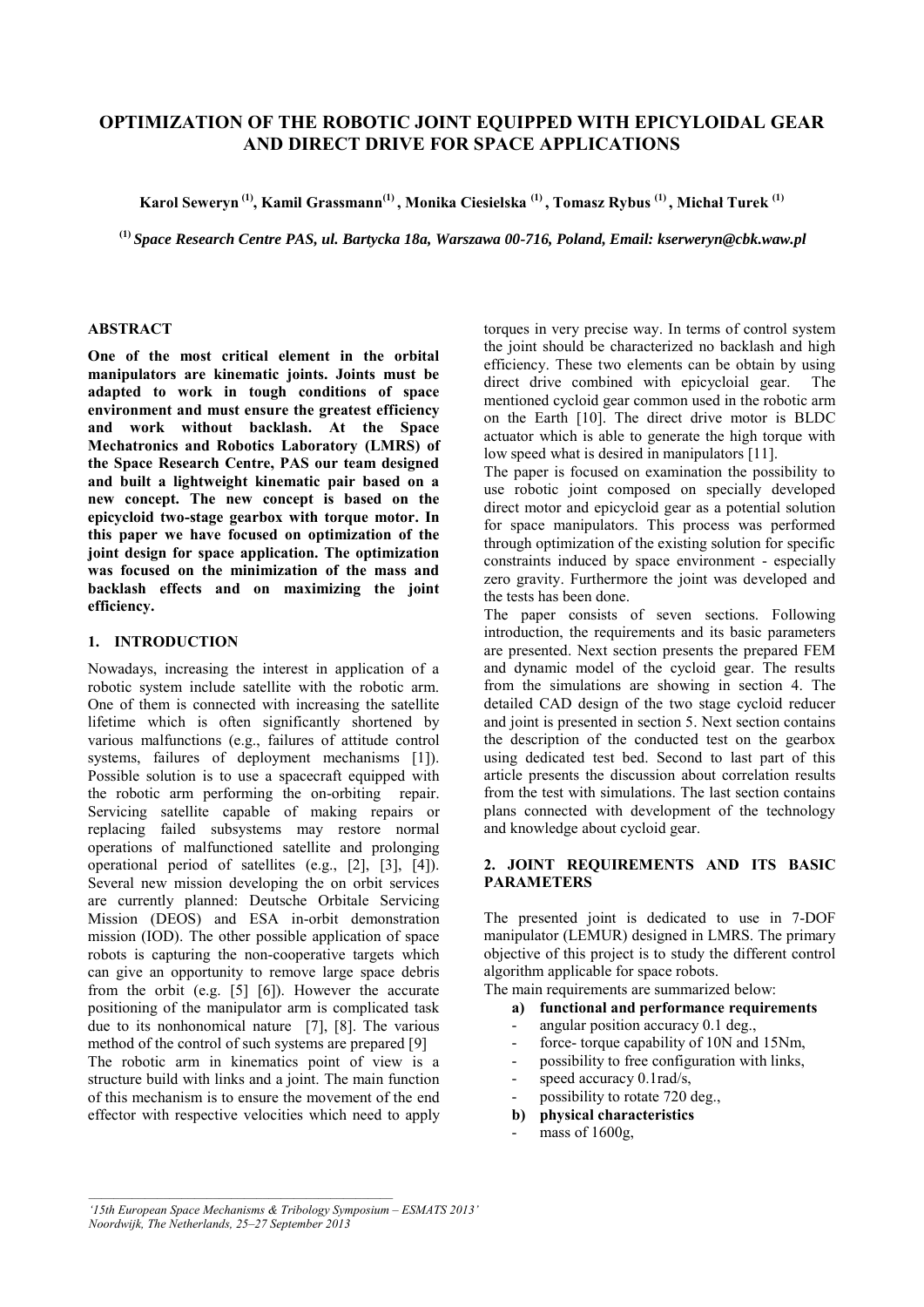- dimensions less or equal than  $120x120x$ 150mm,
- central located hole for lead the wires with diameter of about 30mm,
- maximal angular speed 15 rad/s,
- **c) operational requirements:**
- capability of performing 1-g operations with using special off-loading device.

The proposed concept of the joint is based on the connection of the torque motor and backlash free epicycloid gear. The proposed type of the motor is justified for the following reasons. First of all, this motor could work in space environment considering the electronic commutation (the same as in the BLDC). Torque motors, have the ability to generate high torque at very low speed. The exemplary characteristic of the torque in attitude of angular speed is presented in Fig. 1. In terms of design the motor have a central placed hole with a large diameter which is able to place the slip ring inside the joint. The selection of the type of gear was made on the basis of comparison of the proposed solution with the harmonic gear. One of the key advantages of the epicycloid gear is that the transmission occurs only through rolling friction which is preferable solution from tribological point of view [12].



*Figure 1. Exemplary torque characteristic via angular speed of the direct drive motor.*



*Figure 2. Rotor and stator in the housing of the direct drive motor.* 

Another advantage of the epicycloid gear is the possibility to make a centrally located bore with large diameter to lead the cables. Moreover the cycloid disc with the cycloid shaped tooth allows achieving a high gear ratio of about 171:1 in one stage [13].

The process of defining reference parameters of the mechanism was divided into few steps.

In the first phase, the evaluation criteria were defined as follows: minimum mass, maximum efficiency and possibility to operate in space environment. Next the variables and constraints were defined.

In the next phase the simple mathematical model of the cycloidal gear were defined. It consists four main components (Fig. 3): an input and output shaft, cycloid disc and housing with internal pins. The input shafts has eccentric surface on which the cycloid disc is mounted. This eccentricity causes the centre of the disc to rotate in the housing. There are less wheels teeth are less than housing's pins, causing the reverse orbit rotation within the housing. The rotary motion is converted via the disc rolling over within the housing, which accommodates the rollers. The reduces rotation is transmitted to the output shaft LSS via pins that engage with holes contained within the cycloid disc. All of the mentioned interactions are based only on rolling one elements wrt. others which eliminates the sliding friction problem as well as elasticity of the structural element of the gear which can have an important impact on tribological aspects.



*Figure 3. Components of the cycloid gear.* 

The cycloidal speed reducers are significant different from other speed reducers based on involute gearing. The cycloidal reducer combines the two following mechanism:

- i) planetary gear : the cycloidal disc is a planet
- which is rotating about fixed sun gear.

ii) constant speed internal gearing mechanism. Mentioned cycloidal disc has cycloidal- shape teeth which is cooperating with circular type teeth of the sun gear. Mostly in the cycloidal reducers the planet wheel has shape of equidistant of shortened epicycloid. The geometrical description of the one stage epicycloid gear is presented on Fig. 4.

The external dimensions of the entire reducer depend on the radius of arrangement the rollers in the sun ring. In the constant speed mechanism the radius of arrangement holes in the cycloid disc have to be the same as the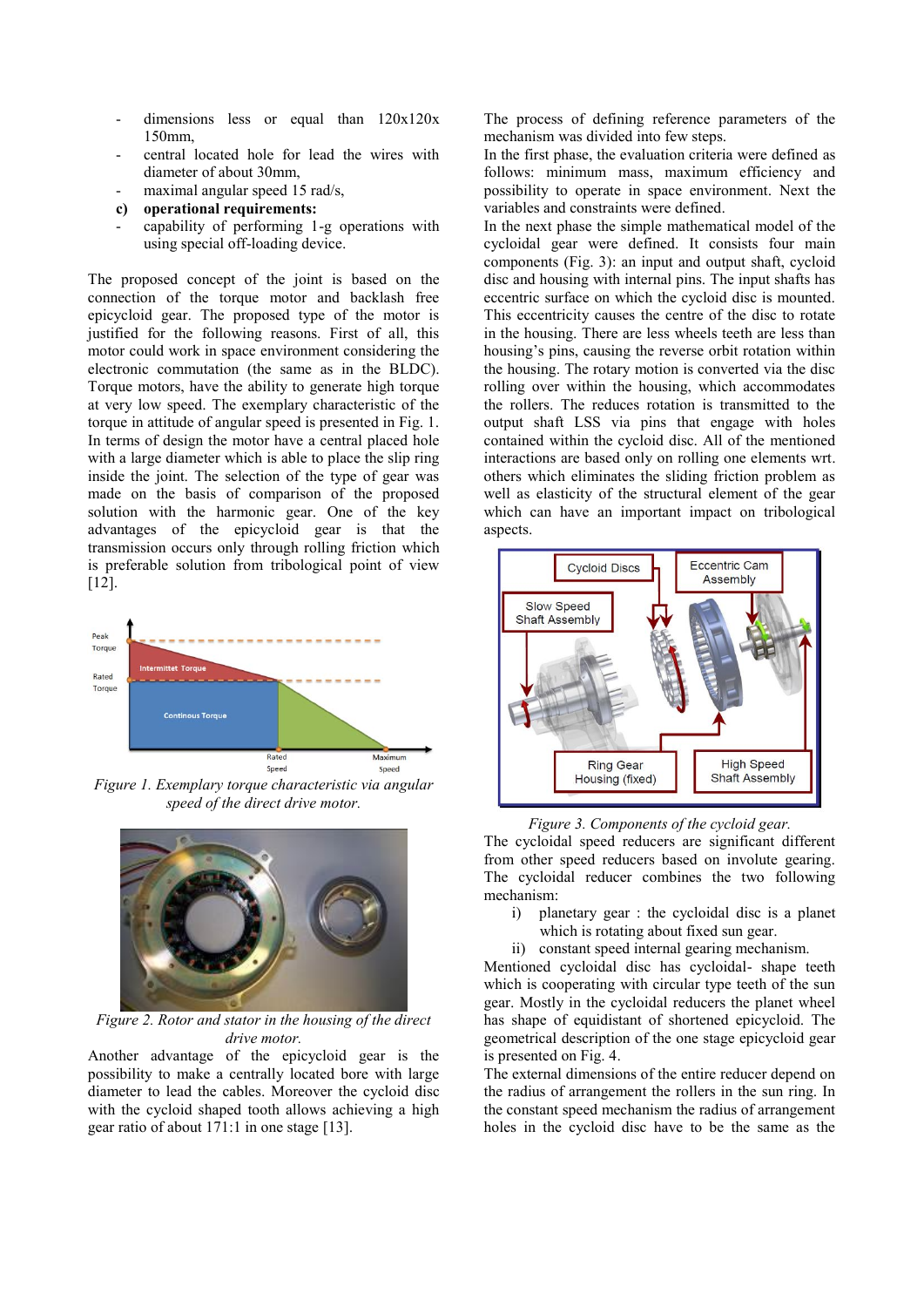radius of placement pins in the low speed shaft. Together, the diameter of the bore in the cycloid disc minus the diameter of the pins in the low speed shaft should be equal to twice eccentric 'e' value in the input shaft.



*Figure 4. Geometric parameters in the epicycloid one stage gear.* 

Generally, the shape of the cycloid disc is described as curve cycloid by outer or inner rolling method. In this paper only cycloid curve with one teeth difference between cycloid disc and sun ring is considered. The general equation describes the epicycloid curve in Cartesian is presented in Eq. 1.

$$
x(\theta) = R \cos(\theta) + e \cos(N\theta) - q \cos\left(\theta + a \tan\left(\frac{\sin(z\theta)}{\frac{1}{\lambda} + \cos(z\theta)}\right)\right)
$$
(1)  

$$
y(\theta) = R \sin(\theta) + e \sin(N\theta) - q \sin\left(\theta + a \tan\left(\frac{\sin(z\theta)}{\frac{1}{\lambda} + \cos(z\theta)}\right)\right)
$$
(2)

where,

 $R<sub>z</sub>$  –radius of the arrangement rollers in the sun ring, q- coefficient of shortened cycloid (radius of the rollers in the sun gear),

λ- attitude tooth head to the base,

i- gear ratio,

θ- angle of the cycloid in a curve.

Taking into account the curve equation of the cycloid disc and the sun ring geometry, the six independent parameters of the cycloid gear  $R_z$ , q,  $r_p$ ,  $\lambda$ , I and  $d_p$  are defined (Fig. 5).



*Figure 5. Schematic model of the cycloid gear with marked input and output parameters. Rz –radius of the arrangement rollers in the sun ring, q- coefficient of shortened cycloid (radius of the rollers in the sun gear), λ- attitude tooth head to the base, i- gear ratio, rpradius of the arrangement holes and pins in the low speed mechanism, dp - diameter of the pins in low speed mechanism.* 

In the third phase of the optimization process, the verification tool is used. During this part, the dynamic and FEM simulations will be prepared. Based on the results from simulation, the best variation of the parameters will be chosen.

#### **2. DYNAMIC AND FEM SIMULATIONS**

 During the development of the gear, the dynamic simulations were made. Those simulations allow analyzing the forces between the working teeth. The dynamic simulation is used prior to the FEM analysis to investigate the time instance at which the cycloidal disc experiences the highest load in an operating cycle.

 An important step in building simulations is to establish relative motions amongst the interacting parts in the gear. The used software allows adding the joints between the parts in the CAD model of the gear to define the mechanism. In the dynamic model of the current gear, two types of the joint were used: revolute constrain and 3D contact. These joints allow adding a degree of freedom to the components. For instance, the revolution joint creating relation between cylindrical faces and cylindrical axes of two components and allowing the angular degree of freedom between the components. The 3D contact force joints and the revolute joint are used in few places in model (ex. Between input shaft and the ground or between rollers in the sun ring and the pins). Table 1 contains the components and the joints which are applied. Additionally, the joints permit to establish the initial positions and apply the kinematic or dynamic loads. Those simulations were prepared in the Inventor Autodesk software, used toolbox for dynamic simulations. It allows to add the material parameters for each element (for example: the cycloid disc, input and output shafts are made from Aluminum 7075 and the rollers and its shafts made from Steel) which gave the opportunity to perform fully elastic dynamic simulation.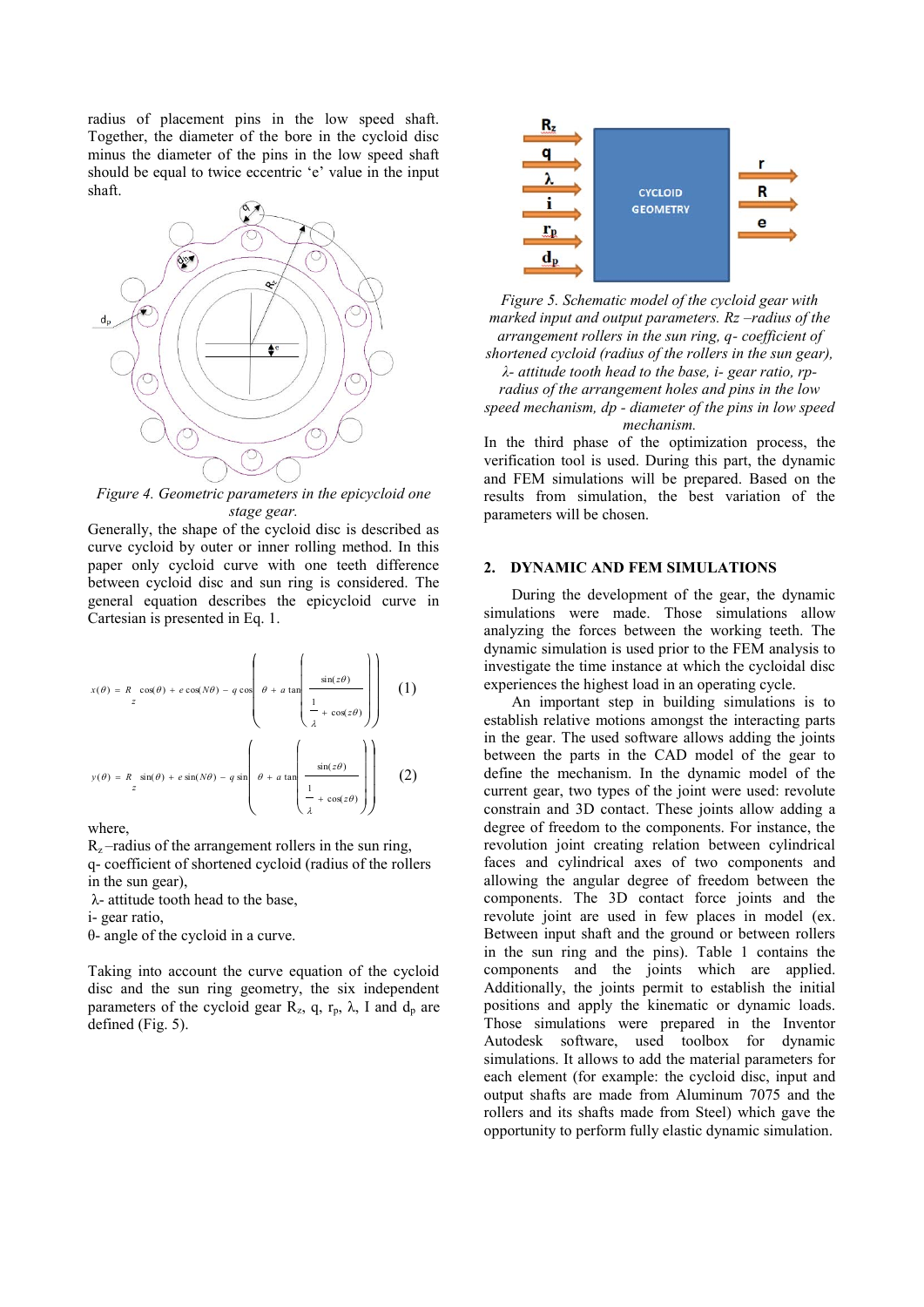| No.          | First                            | Second                        | Type of       | Additional                 |
|--------------|----------------------------------|-------------------------------|---------------|----------------------------|
|              | element                          | component                     | the joint     | parameter                  |
| 1            | Ground                           | Input shaft                   | Revolute      | Angular<br>velocity        |
| 2            | Input<br>shaft                   | Cycloid<br>disc               | Revolute      | N/A                        |
| $3 - 14$     | Cycloid<br>disc                  | Rollers in<br>the sun<br>ring | Contact<br>3D | Coefficient<br>of friction |
| $15 -$<br>25 | Cycloid<br>disc                  | Pins low<br>speed<br>shaft    | Contact<br>3D | Coefficient<br>of friction |
| 26           | Low<br>speed<br>shaft            | Ground                        | Revolute      | Load<br>torque             |
| $27 -$<br>37 | Outputs<br>Rollers               | Pins in<br>low speed<br>shaft | Revolute      | N/A                        |
| 38-<br>49    | Rollers<br>in the<br>sun<br>ring | Ground                        | Revolute      | N/A                        |

*Table 1. Table contains the type of the joints used in simplified model prepared for dynamic simulation .* 

 In the simulation, the boundary conditions are applied on revolute joints. To the input shaft of the gear the constant angular velocity equal 360 deg/s was applied. To the low speed shaft the load torque equal the 900Nmm was applied. The time of the simulation was set to 1 second with 100 inter steps. In this period, the input shaft circles one complete rotation within the sun ring gear.



*Figure 5. CAD model of the gear used in dynamic simulations.* 

The typical dynamic parameters like: position, velocity (angular velocity), torque and force were automatically gemnerated by the software. In addition, the 3D force contact joint provides the numerical values of the contact force and values of the penetration between contacting elements. Both of them were used through subsequent analysis and Fine Element Analysis method to generate the von Misses stresses.

#### **3. RESULTS FROM SIMULATIONS**

The exemplary results from the initial model of the gear are presented in Fig. 6, Fig. 7. and Fig. 8.

Fig. 6 presents the values of the input and the output torque. According to geometric parameters, the designed gear has gear ratio equal to 1:10. The average gear ratio as attitude the velocity output shaft to the low speed shaft is 1:9,5 what presents the Fig. 8.



*Figure 6. The input and output torque.* 



*Figure 7. The contact force in the cycloid gear.* 



*cycloid gear.* 

Fig. 7 presents the values of the contact force between rollers on the sun ring and cycloid disc in terms of input shaft position. This plot also presents the main advantages of the cycloid shape gear regard to involute gear. In each moment of the gear work the load from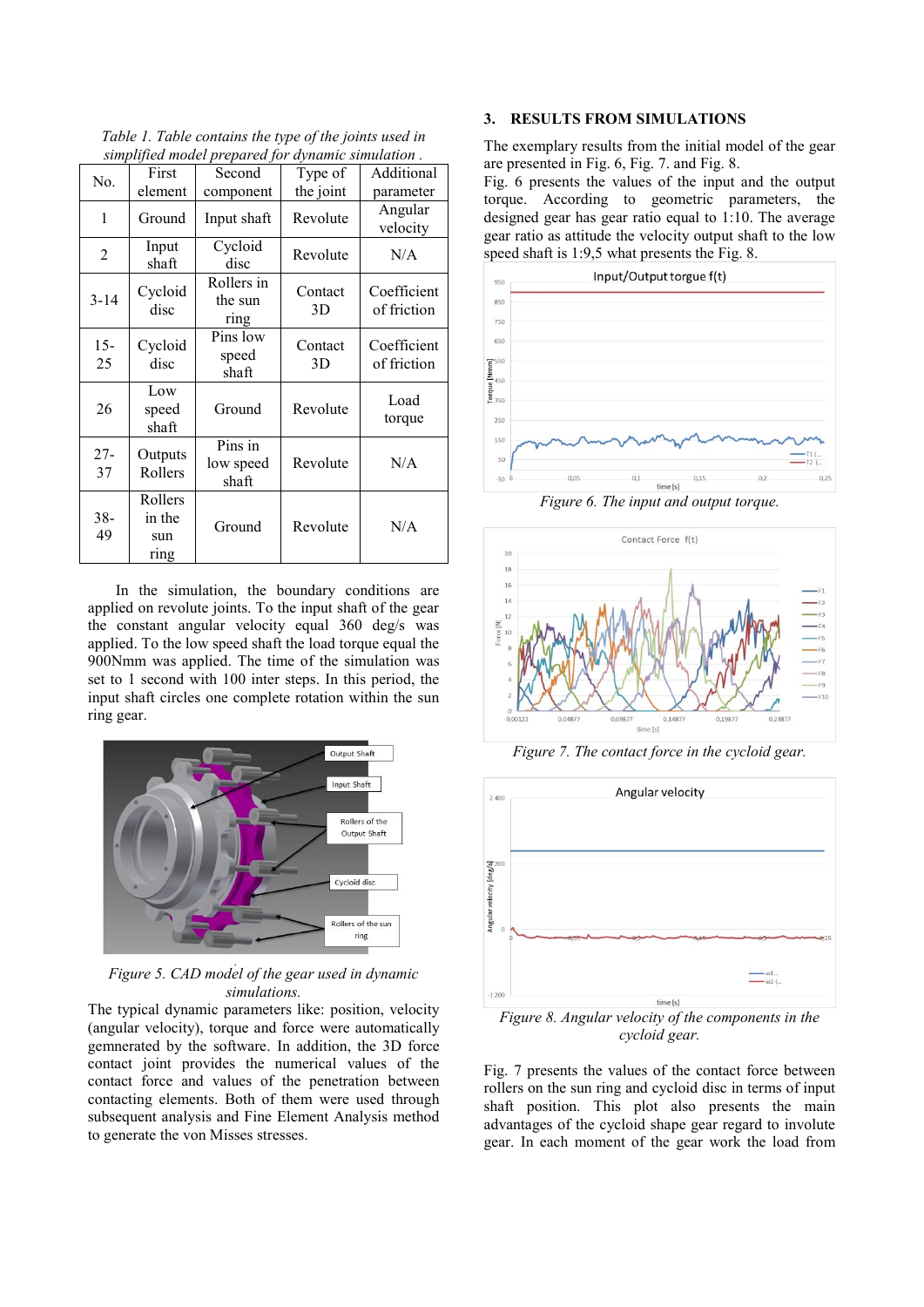output shaft is transmitted by few teeth (the maximum number of working tooth is half of the tooth teeth in the cycloid disc).

In the next steps the dynamic simulations were conducted for various values of the cycloid curve parameters. Exemplary results of the contact force in function of parameter λ are presented in Tab. 2.

|  | Tab 2. Table presents the results from simulations in |  |
|--|-------------------------------------------------------|--|
|  |                                                       |  |

| <i>the variation of parameter <math>\lambda</math>.</i> |                      |                  |        |  |  |  |  |
|---------------------------------------------------------|----------------------|------------------|--------|--|--|--|--|
| $\lambda$                                               | E                    | $F_{tooth\_max}$ | Weight |  |  |  |  |
| values                                                  | $\lceil$ mm $\rceil$ |                  | [g]    |  |  |  |  |
| 0.45                                                    | 1.375                | 10               |        |  |  |  |  |
| 0.5                                                     | 1.6                  | 14               | 12     |  |  |  |  |
| 0.6                                                     | 1.87                 | 5.2              | 15     |  |  |  |  |
| 0.7                                                     | 2.23                 |                  | 20     |  |  |  |  |
| 08                                                      | 2.56                 | 5.5              | 22     |  |  |  |  |

## **4. CAD PROJECT**

Based on the results of the FEM and dynamic simulations the CAD model of the joint (direct drive and epicycloidal gear) was created. Fig. 9 and Fig. 10 present the accordingly two stages epicycloid gear and joint assembly.



*Figure 9. Cycloid gear decomposition. 1- sun ring in first stage, 2- input shaft, 3- cycloid disc in the first stage, 4- low speed shaft in the first stage, 5-cycloid disc in the second stage, 6- low speed shaft in the second stage, 7- sun ring in the second stage.* 



*Figure 10.Joint decomposition. 1- output shaft, 2 absolute encoder, 3- end sensor assembly,4- cycloid gear, 5- housing of the joint,6- torque motor assembly, 7-control unit .* 

The joint contains four main assemblies: control unit, torque motor, cycloid gear and the end sensor product. The PCB with electronic components is placed in the rear part of the joint. The placement of the control unit on the back joint simplify the access to the programing socket. Behind the PCB is mounting the stator of the torque motor with its housing. From the other side of the joint housing the cycloid gear with end sensors assemblies are mounted. To lead the signals between moving parts of the robotic arm inside the joint the slip ring is placed.

The mass of the reducer equals 500g, but the 20% of this mass is the weight of the cross roller bearing on the output shaft. The total weight of the joint equal 1500 g. The developed joint and the cycloid gear is presented on Fig. 11. The surface on cycloid disc is expose hard anodizing to increase the durability. This treatment of the surface in future allow to moisten e.g. molybdenum disulphide to improve the tribology parameters in vacuum conditions.



*Figure 11. On the left first prototype of the lightweight joint. Picture on the right presents one stage of the cycloid gear.* 

## **5. TESTS**

To verify the gear parameters, the geometrical, kinematic and dynamic tests were conducted. The first one were done on standard coordinate control measuring machine which allow to measure the epicycloid shape. The rest of tests were performed on specially developed test-bed system. The system was equipped with two optic absolute sensors with 26 bits resolution connected with PC via BISS protocol. The input torque to the gear is applying by direct drive motor. Considering the need to measure the efficiency of the gear the test bed was equipped with force sensors which ensure the opportunity to measure the input and output torque coming to the gear. The first force sensor measures the reaction torque between motor stator and the test bed The second one, measures the reaction force between gear housing and test bed. The gear housing and the stator housing have opportunity to rotate regard to test bed. The measuring data is collecting using program created in LabView Software.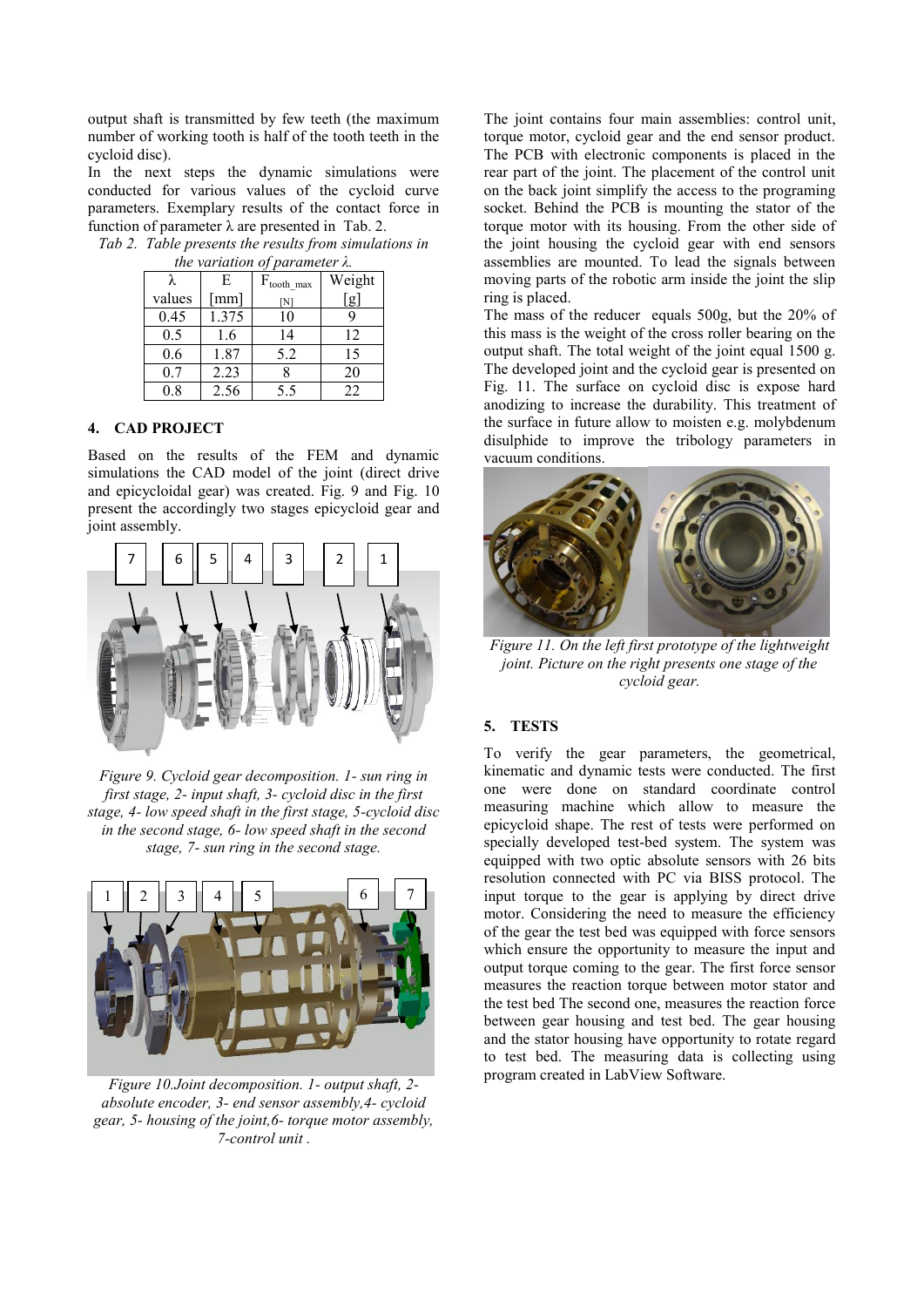

*Figure 12. Test bed for dynamic and kinematic characteristic of the cycloid gears. 1- encoder on the output shaft, 2- testing gear, 3- reaction force sensor of the cycloid housing reducer, 4- encoder on the input shaft, 5- reaction sensor of the direct drive housing, 6 direct drive motor.* 

Such configuration of the test-bed system allowed to measure the efficiency of the system and the backlash which is important especially for space robots.

To examine the efficiency the different lubricants were used. The Fig. 13 presents the efficiency of the gear in terms of angular velocity of the input shaft and type of the lubricant. During the test the output shaft was load 4 Nm torque. The highest value of the efficiency in the one stage cycloid reducer is equal 0.7 with the PTFE lubricant. The tests were done in air conditions.



*Figure 13. Efficiency via velocity of the input shaft.* 

The next test conducted on the cycloid reducer concerns study of the backlash. In this test to the output shaft of the reducer was applied the torque 0.5 Nm and the shaft performing the cyclic movements with 10 deg. step with change of the direction. The Fig. 14 presents the value of the backlash which is understanding as the delay expressed in degrees between input shaft and the output shaft in moment when the input shaft have been changing the direction of rotations. In other words this backlash contains also the elasticity of the gear. The additional post processing analysis is planned to extract pure backlash.



*Figure 17. Backlash of the one stage reducer as a function of angular position of the input shaft.*

The last parameter of the cycloid gear which was validate during prepared test campaign is the kinematic gear ratio. The Fig. 14 presents the value of the gear ratio of the one stage in a function of the input velocity.



*Figure 14. Gear ratio of the one stage reducer as a function of angular speed of the input shaft.*

## **6. RESULTS DISCUSSION**

This paper presents the methodology of the developing and optimization of the complex structure of the robotic joint. The dynamic simulations have shown the influence of the parameters to the structural behavior of the cycloid reducer. The exemplary influence of the  $\lambda$ parameter to the e.g. contact force was presented.

Based on the evaluations criteria the best combination of the cycloid curve parameters have been chosen and based on that the cycloid reducer was manufactured and tested.

The tests validate the parameters of the designed reducer. The efficiency of the gear was achieved of about of 0.7 with PTFE lubricant which is expected results. The backlash (0.6 deg) in the gear is surprisingly high in comparison to manufacturing accuracy (15 µm) however it contains also elastic component. In terms of the gear ratio the fluctuation of this parameter is of about 3% which is acceptable. Comparing results from tests with machining accuracy of the components the strength connections was observed.